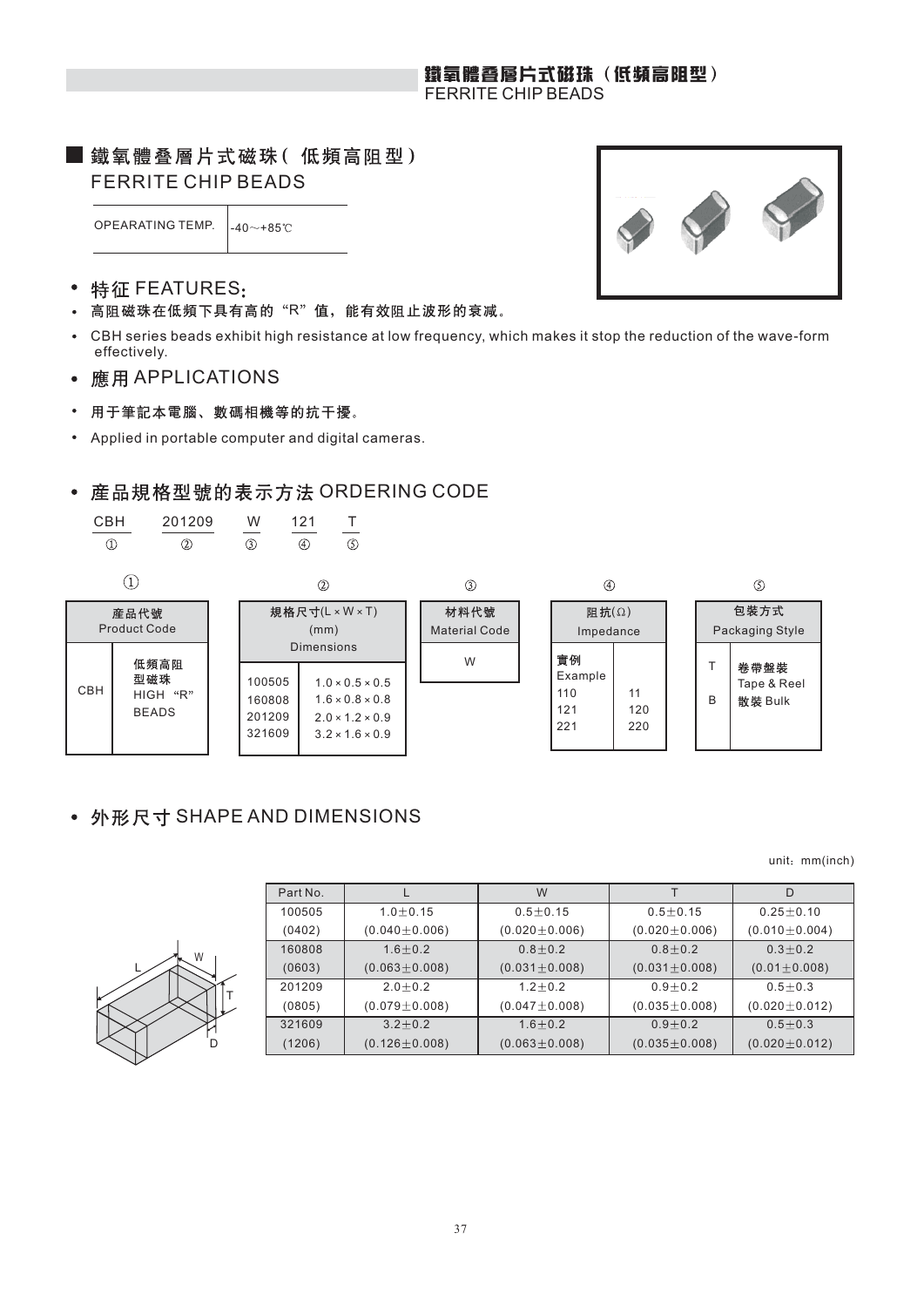

## • 電性能參數 ELECTRICAL CHARACTERISTICS

1005 TYPE

| Part No.      | Impedance( $\Omega$ )<br>At 100MHz | $DCR(\Omega)$ Max | $lr$ (mA) $Max$ |
|---------------|------------------------------------|-------------------|-----------------|
| CBH100505W310 | $31 + 25%$                         | 0.20              | 300             |
| CBH100505W600 | $60 + 25%$                         | 0.35              | 200             |
| CBH100505W800 | $80 + 25%$                         | 0.40              | 200             |
| CBH100505W121 | $120 + 25%$                        | 0.50              | 150             |
| CBH100505W181 | $180 + 25%$                        | 0.60              | 150             |
| CBH100505W301 | $300 + 25%$                        | 0.80              | 100             |
| CBH100505W501 | $500 + 25%$                        | 1.1               | 100             |
| CBH100505W601 | $600 + 25%$                        | 1.3               | 100             |

#### 1608 TYPE

| Part No.      | Impedance( $\Omega$ )<br>At 100MHz | $DCR ( \Omega )$ Max | $lr$ (mA) $Max$ |
|---------------|------------------------------------|----------------------|-----------------|
| CBH160808W800 | $80 + 25%$                         | 0.20                 | 300             |
| CBH160808W121 | $120 + 25%$                        | 0.20                 | 200             |
| CBH160808W181 | $180 + 25%$                        | 0.40                 | 200             |
| CBH160808W221 | $220 \pm 25\%$                     | 0.40                 | 200             |
| CBH160808W301 | $300 + 25%$                        | 0.45                 | 150             |
| CBH160808W601 | $600 + 25%$                        | 0.60                 | 100             |
| CBH160808W801 | $800 + 25%$                        | 0.70                 | 100             |
| CBH160808W102 | $1000 \pm 25\%$                    | 0.90                 | 100             |

#### 2012 TYPE

| Part No.      | Impedance( $\Omega$ )<br>At 100MHz | $DCR ( \Omega ) Max$ | $lr$ (mA) $Max$ |
|---------------|------------------------------------|----------------------|-----------------|
| CBH201209W800 | $80 + 25%$                         | 0.25                 | 400             |
| CBH201209W121 | $120 \pm 25\%$                     | 0.25                 | 400             |
| CBH201209W151 | $150 + 25%$                        | 0.25                 | 400             |
| CBH201209W221 | $220 + 25%$                        | 0.30                 | 400             |
| CBH201209W301 | $300 + 25%$                        | 0.35                 | 400             |
| CBH201209W501 | $500 + 25%$                        | 0.40                 | 200             |
| CBH201209W601 | $600 + 25%$                        | 0.45                 | 200             |
| CBH201209W801 | $800 + 25%$                        | 0.50                 | 150             |
| CBH201209W102 | $1000 + 25%$                       | 0.60                 | 100             |

#### 3216 TYPE

| Part No.      | Impedance( $\Omega$ )<br>At 100MHz | $DCR(\Omega)$ Max | $lr$ (mA) $Max$ |
|---------------|------------------------------------|-------------------|-----------------|
| CBH321609W260 | $26 + 25%$                         | 0.10              | 1000            |
| CBH321609W121 | $120 + 25%$                        | 0.20              | 1000            |
| CBH321609W301 | $300 + 25%$                        | 0.25              | 300             |
| CBH321609W501 | $500 + 25%$                        | 0.30              | 200             |
| CBH321609W601 | $600 + 25%$                        | 0.35              | 200             |
| CBH321609W801 | $800 + 25%$                        | 0.50              | 200             |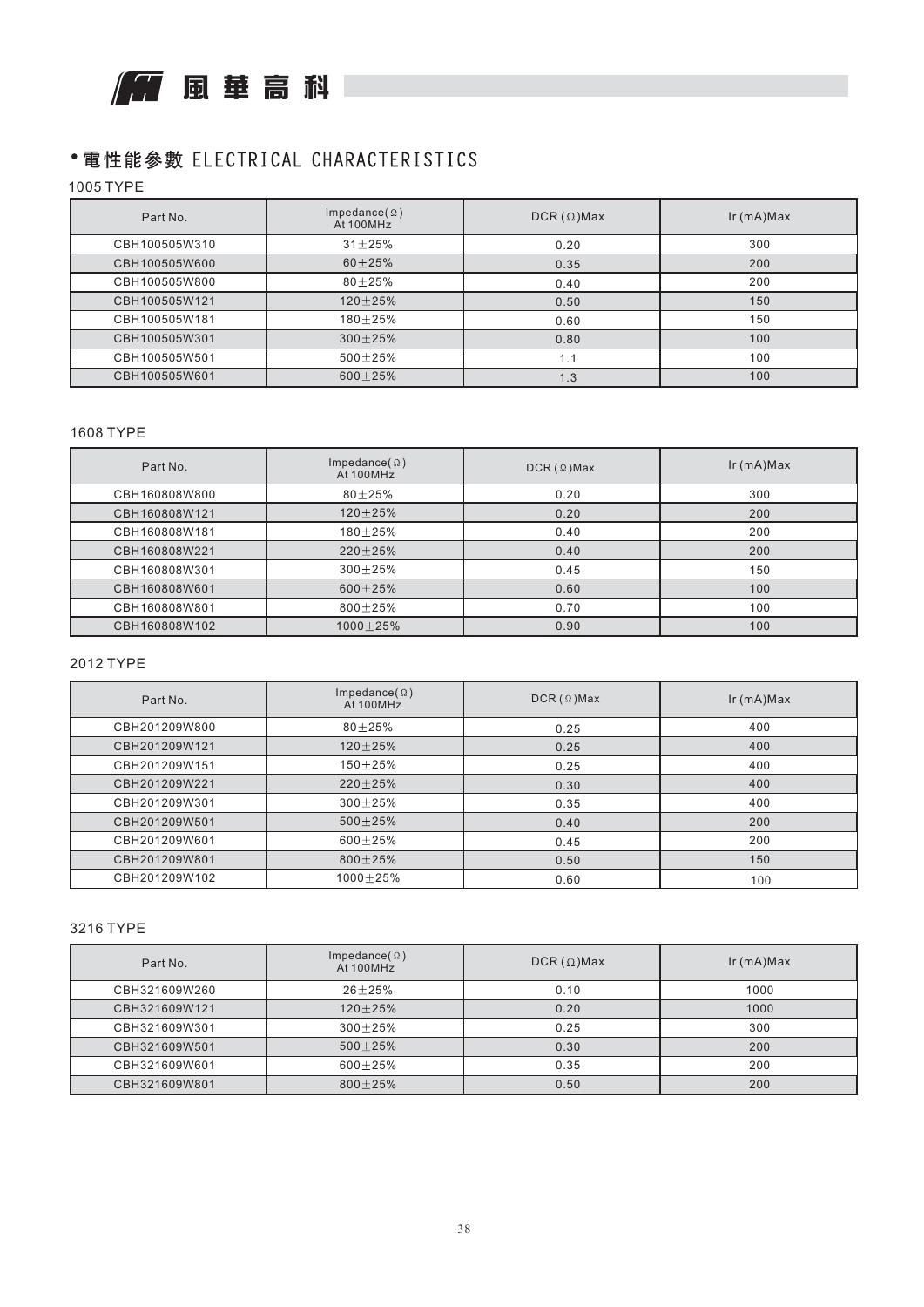# 鐵氧體叠層片式磁珠(低頻高阻型)<br>FERRITE CHIP BEADS

## 鐵氧體叠層片式磁珠(低頻高阻型) FERRITE CHIP BEADS

#### 1608 SERIES













Impedance

 $m$ pedance $[\Omega]$ 



#### 2012 SERIES











39